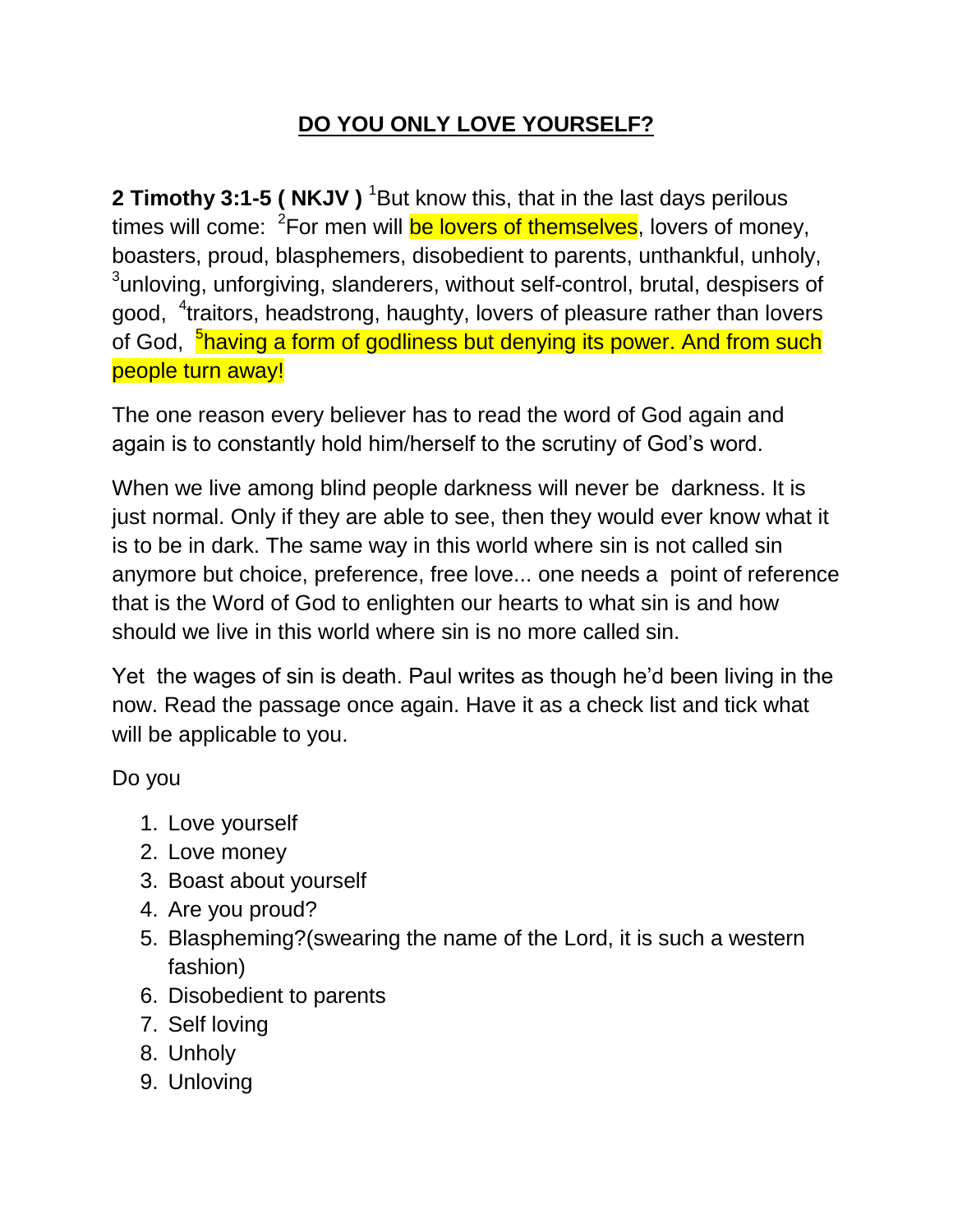- 10. Unforgiving
- 11. Slanderer
- 12. Without self control
- 13. Brutal
- 14. Despisers of good
- 15. Headstrong
- 16. Haughty
- 17. Lovers of pleasure rather than lovers of God

18. Having a form of godliness but denying its power(to be spiritual purely for selfish reasons)

I don't know how many of you score nearly everything. But it is really hard to not to be any of these.

Take this list and tick or cross out before God.

Circle out where you struggle much and ask the Lord to deliver you.

This list is very important because we easily fall prey to the general trend around us and do not count it as a sin to love ourselves, only our families etc.

Leading the list is loving oneself. Is it really that bad?

Actually I wanted to write only about self love.

Self love is called Narcissm. This word comes from a Greek legend. Narcissus was an extremely beautiful man who despised everyone. One day he was led to a pond, where he saw his own reflection, fell in love with his image and sat staring at it, till he died.

Do you think it sounds not anywhere close to where you are? But we all have a bit of narcissm in us.

No it doesn't mean we keep gazing into our mirrors. But isn't our addiction for facebook comments and likes a narcisstic behaviour?